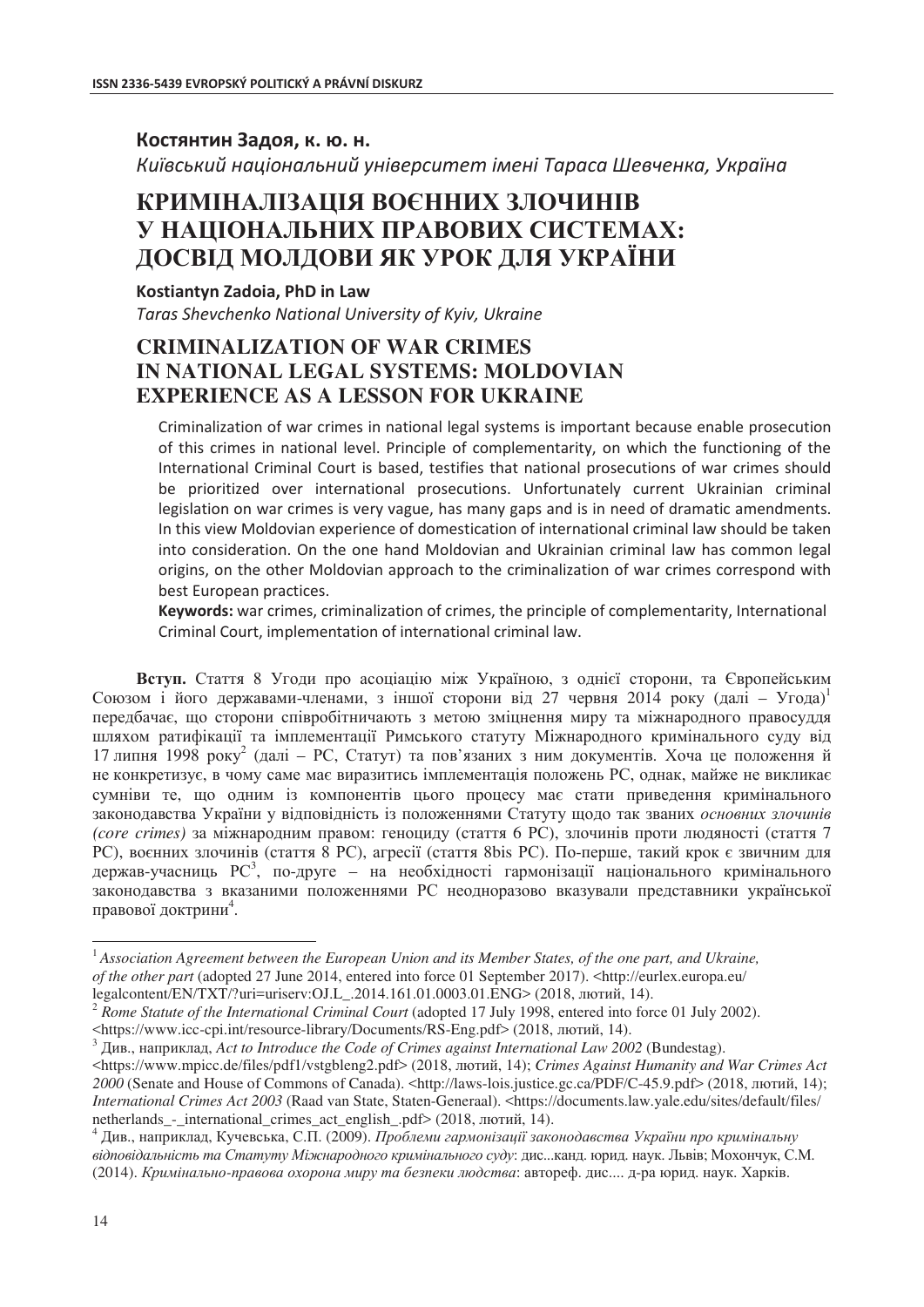$\overline{a}$ 

Важливо розуміти, що на шляху до виконання статті 8 Угоди Україна буде далеко не першою державою, яка адаптує своє національне кримінальне законодавство до положень Статуту, а отже – має можливість спертись на доволі вагомий правовий досвід іноземних держав. Причому вивчення цього досвіду має відбуватись не лише з огляду на можливість рецепції певних завершених законодавчих "форм", а й з точки зору виявлення помилок або "слабких місць" іноземного законодавства та, відповідно, уникнення подібних вад при реформуванні українського кримінального закону. Найбільший інтерес викликає досвід тих іноземних держав, що сповідають однакові з Україною традиції кримінального права. З тих правових систем, що цілеспрямовано "доместикували" положення РС щодо *core crimes*, напевне, найбільш близькою до української є правова система Молдови. Молдовське та українське кримінальне законодавство мають спільне радянське (соціалістичне) "коріння", яке й зараз продовжує справляти вагомий вплив на позитивне кримінальне право та доктрину України та Молдови<sup>1</sup>.

3 рештою необхідно наголосити на тому, що в контексті агресії Російської Федерації проти України, яка триває з 2014 року<sup>2</sup>, та, відповідно, збройного конфлікту між Україною та Російською Федерацією<sup>3</sup>, найбільший інтерес становить досвід Молдови в питанні приведення національного кримінального законодавства у відповідність зі статтею 8 РС, яка закріплює юрисдикцію Міжнародного кримінального суду (далі – МКС) стосовно воєнних злочинів (серйозних порушень  $M$ *i* $\star$ *k* $H$ <sub>*apoдного гуманітарного права*).</sub>

Криміналізація серйозних порушень міжнародного гуманітарного права **за законодавством Молдови перед реформою 2013 року. Кримінальне законодавство республік** СРСР було малочутливим до положень міжнародного кримінального права, які визнають певні діяння злочинами та вимагають їх переслідування на національному рівні. Не був винятком з цієї тенденції й Кримінальний кодекс (далі – КК) Молдови (Молдовської РСР) 1961 року<sup>4</sup>, що, як наприклад і КК України (Української РСР) 1960 року<sup>5</sup>, лише фрагментарно встановлював відповідальність за окремі діяння, які визнаються воєнними злочинами за сучасним міжнародним правом: мародерство, насильство над населенням в районі воєнних дій, погане поводження з військовополоненими, незаконне носіння знаків Червоного Хреста та Червоного Півмісяця та зловживання ними (статті 267-270 КК Молдови 1961 року). Ці положення частково являють собою інерційне слідування архаїчним положенням міжнародного гуманітарного права початку XX ст., а частково є витвором радянської правової традиції. Найголовніше ж, що вони охоплювали лише доволі незначний спектр діянь, які визнавались та визнаються воєнними злочинами за міжнародним правом. Ще один вимір проблемності цих положень полягає в тому, що перераховані діяння

 $^{\rm 1}$  Також адаптували своє національне кримінальне законодавство до положень РС щодо основних злочинів за міжнаролним правом й інші лержави Центральної та Схілної Європи. Утім, попри певну спільну з Україною правову «спадщину» у вигляді соціалістичної правової традиції, кримінальне законодавство цих держав все ж істотно видозмінилось у порівнянні з часами існування «соціалістичного табору» та Радянського Союзу й впевнено еволюціонує у напрямку до романо-германської правової традиції. В принципі у тому ж самому напрямку розвиваються й молдовська та українська правові системи. Однак, як видається, в частині кримінального права обидві вони все ж значно ближче до (пост-)радянських «стандартів», аніж до «стандартів» континентальної Європи. Хоча наближення до останніх і має місце, воно все ж видається не настільки інтенсивним, як наприклад у випадках із Пенітенціарним кодексом Естонії 2001 року або Кримінальним кодексом Румунії 2014 року.<br><sup>2</sup> Попри заперечення цього факту з боку російської влади він одержав міжнародне визнання. Див. з цього

приводу перш за все UNGA Res 68/262 (27 March 2014) UN Doc A/RES/68/262. <http://www.un.org/en/ga/ search/view\_doc.asp?symbol=A/RES/68/262> (2018, лютий, 14); UNGA Res 71/205 (19 December 2016)<br>UN Doc A/RES71/205 <http://www.un.org/en/ga/search/view\_doc.asp?symbol=A/RES/71/205> (2018, лютий, 14).  $^3$ Попри те, що Україна поки не ратифікувала РС, вона вже двічі визнала юрисдикцію Міжнародного кримінального суду ad hoc на засадах статті 12(3) РС, зробивши про це заяви від 17 квітня 2014 та від 8 вересня 2015 року. Друга із цих заяв охоплює події в період, що мали чи матимуть місце на території України в період з 20 лютого 2014 року до моменту ратифікації Україною РС, її подання викликане прагненням української влади забезпечити невідворотність відповідальності за злочини, вчинені

в контексті агресії з боку Російської Федерації.<br><sup>4</sup> Уголовный кодекс 1961 (Парламент Республики Молдова). <http://lex.justice.md/index.php?action=view&view= doc&lang=2&id=314072> (2018, лютий, 14).<br><sup>5</sup> *Кримінальний кодекс України*, ст.ст. 260-263 (1960) (Верховна Рада України). <http://zakon2.rada.gov.ua/laws/

show/2002-05> (2018, лютий, 14).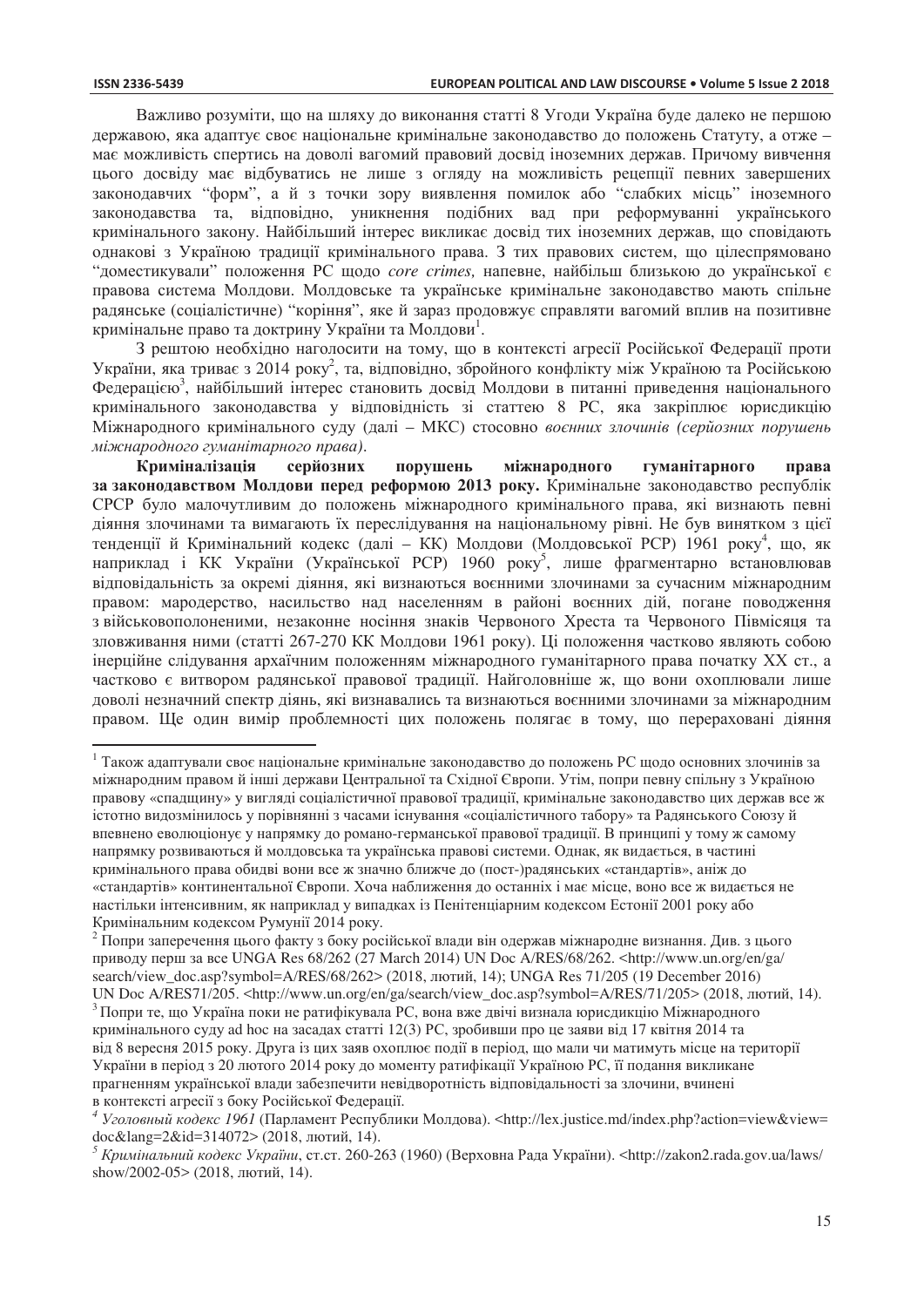позиціонувались як військові злочини, а отже – їх суб'єктом відповідно до статті 238 КК Молдови 1961 року могли бути виключно особи, що за молдовським законодавцем мали статус військовослужбовців (у тому числі – військовослужбовців органів національної безпеки, внутрішніх справ), осіб, що проходять обов'язкову військову підготовку, резервістів під час проходження військової служби, обов'язкової військової підготовки, навчальних або перевірочних зборів, чи особи, щодо яких молдовське законодавство містило спеціальну вказівку при визнання їх суб'єктами військових злочинів. При цьому, наприклад, вже перший коментар Міжнародного комітету Червоного Хреста до Женевських конвенцій про захист жертв війни від 12 серпня 1949 року<sup>1</sup>, який був виданий на момент прийняття КК Молдови 1961 року, вказував, що в контексті збройного конфлікту міжнародного характеру положення цих конвенцій стосовно кримінальної відповідальності за їх серйозні порушення (grave breaches)<sup>2</sup> вимагають переслідування стороною конфлікту як власних громадян, так і громадян протилежної сторони конфлікту<sup>3</sup>.

Приймаючи нові кримінальні кодекси на межі 1990-их та 2000-их років, пострадянські держави (колишні республіки СРСР) зробили крок уперед в питанні гармонізації власного національного законодавства з положеннями міжнародного права, що встановлюють відповідальність за *core crimes*. Зокрема, новоприйняті кримінальні кодекси стали наповнюватись автономними (окремими) положеннями, що встановлювали відповідальність за вказані діяння. Від моменту набрання чинності містив такі положення й КК Молдови 2002 року<sup>4</sup>. У контексті цієї тенденції варто відмітити, що молдавський кримінальний закон з одного боку увібрав в себе певні риси, які притаманні пострадянському кримінальному законодавству в цілому, а з іншого боку – від самого початку містив доволі неординарні законодавчі рішення, окремі з яких стосувались і кримінальної відповідальності за воєнні злочини.

Переважна більшість пострадянських держав при оновленні власного законодавства орієнтувались на прийняті майже одночасно Модельний КК для Співдружності Незалежних Держав (далі – СНД) 1996 року<sup>5</sup> та КК Російської Федерації 1996 року<sup>6</sup>, які у тому числі зумовили загальний вектор розвитку пострадянського кримінального права в питанні криміналізації основних злочинів за міжнародним правом. Наприклад, у статті 139 КК Молдови 2002 року та статті 437 КК України 2001 року<sup>7</sup>, як і в більшості інших пострадянських кримінальних кодексів, законодавча характеристика агресії ґрунтується на так званій "Нюрнберзькій та Токійській" моделі<sup>8</sup>,

 $\overline{a}$ <sup>1</sup> Geneva Convention for the Amelioration of the Condition of the Wounded and Sick in Armed Forces in the Field (adopted 12 August 1949, entered into force 21 October 1950) 75 U.N.T.S. 31 <https://treaties.un.org/doc/Publication/ UNTS/Volume%2075/volume-75-I-970-English.pdf> (2018, лютий, 14); Geneva Convention for the Amelioration of the Condition of the Wounded, Sick and Shipwrecked Members of the Armed Forces at Sea (adopted 12 August 1949, entered into force 21 October 1950) 75 U.N.T.S. 85 <https://treaties.un.org/doc/Publication/UNTS/Volume%2075/ volume-75-I-971-English.pdf> (2018, лютий, 14); Geneva Convention Relative to the Treatment of Prisoners of War (adopted 12 August 1949, entered into force 21 October 1950) 75 U.N.T.S. 135 <https://treaties.un.org/doc/Publication/ UNTS/Volume%2075/volume-75-I-972-English.pdf> (2018, лютий, 14); Geneva Convention relative to the protection of civilian persons in time of war (adopted 12 August 1949, entered into force 21 October 1950) 75 U.N.T.S. 287 <https://treaties.un.org/doc/Publication/UNTS/Volume%2075/volume-75-I-973-English.pdf> (2018, лютий, 14).<br><sup>2</sup> Зокрема, мова йде про статтю 49 Женевської конвенції про поліпшення долі поранених і хворих у діючих арміях, статтю 50 Женевської конвенції про поліпшення долі поранених, хворих та осіб, які зазнали корабельної аварії, зі складу збройних сил на морі, статтю 129 Женевської конвенції про поводження

з військовополоненими, статтю 146 Женевської конвенції про захист цивільного населення під час війни. <sup>3</sup> Pictet, J (1952). Commentary on the Geneva Conventions of August 12 1949. *Volume I*. Geneva: International Committee of the Red Cross, 365.

<sup>&</sup>lt;sup>4</sup> Уголовный кодекс Республики Молдова 2002 (Парламент Республики Молдова).

<sup>&</sup>lt;http://lex.justice.md/viewdoc.php?action=view&view=doc&id=333674&lang=2>(2018, лютий, 14).<br><sup>5</sup> Модельный уголовный кодекс. Рекомендательный законодательный акт для Содружества Независимых

 $20$ *сударств* 1996 (Межпарламентская Ассамблея государств – участников Содружества Независимых Государств). <http://docs.cntd.ru/document/901781490> (2018, лютий, 14).

<sup>&</sup>lt;sup>6</sup> Уголовный кодекс Российской Федерации 1996 (Государственная Дума, Совет Федерации)<br><http://www.consultant.ru/document/cons\_doc\_LAW\_10699/>(2018, лютий, 14).

<sup>&</sup>lt;sup>7</sup> Кримінальний кодекс України 2001 (Верховна Рада України). <http://zakon2.rada.gov.ua/laws/show/2341-14> (2018, ɥɸɬɢɣ, 14). 8 Ⱦɢɜ. ɞɟɬɚɥɶɧɿɲɟ ɩɪɨ ɰɸ ɦɨɞɟɥɶ ɤɪɢɦɿɧɚɥɿɡɚɰɿʀ ɚɝɪɟɫɿʀ ɡɚ ɧɚɰɿɨɧɚɥɶɧɢɦ ɤɪɢɦɿɧɚɥɶɧɢɦ ɩɪɚɜɨɦ <sup>ɭ</sup> Sayapin,

S. (2014). *The Crime of Aggression in International Criminal Law: Historical Development, Comparative Analysis and Present State.* Springer Science & Business Media, 202-207.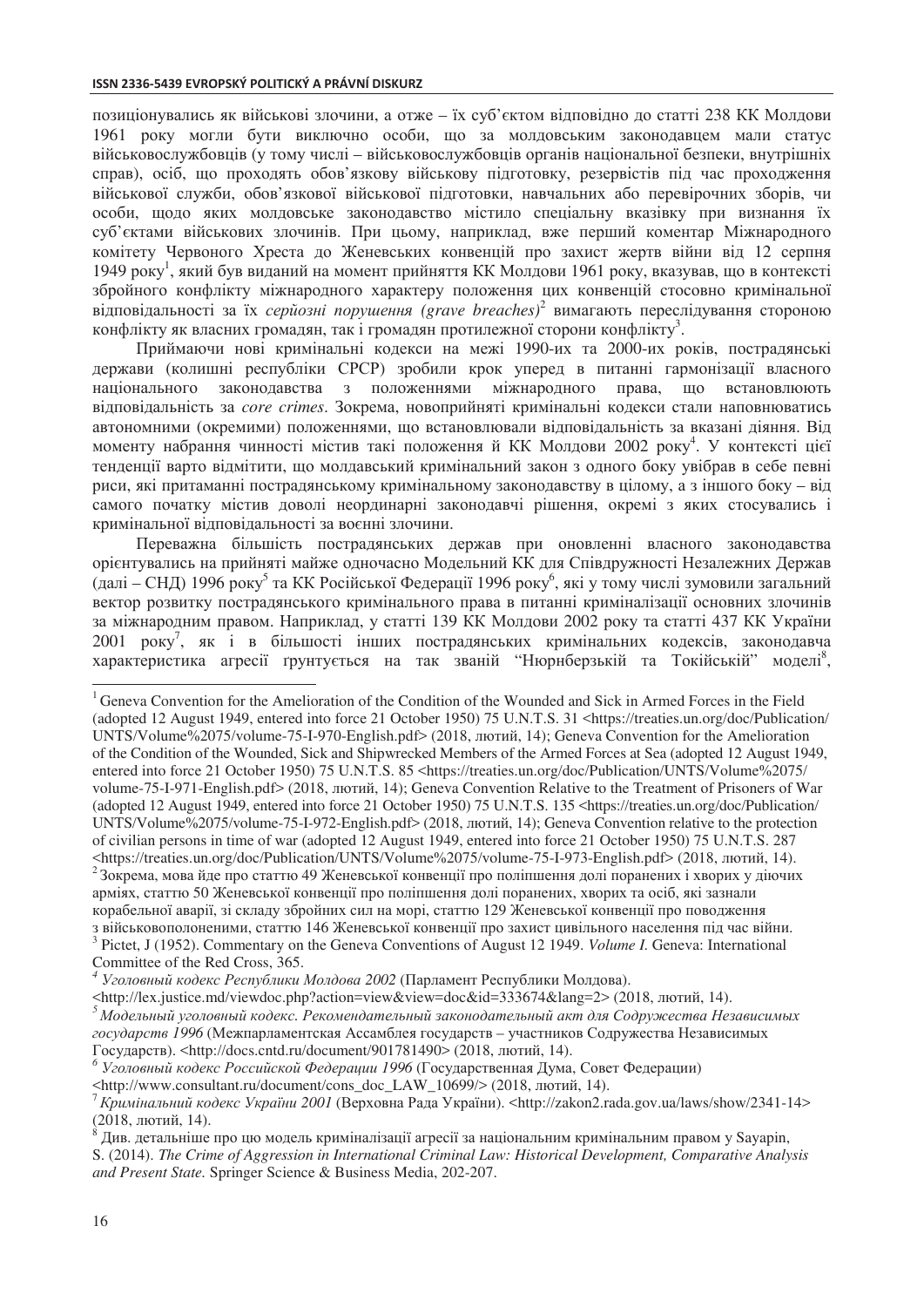$\overline{a}$ 

що пояснюється очевидним впливом статті 353 КК РФ 1996 року та статті 103 КК Модельного КК для СНД.

З іншого боку, в питанні криміналізації воєнних злочинів КК Молдови 2002 року від самого початку відзначався нестандартним підходом. Більшість пострадянських держав, створювали положення (див. у тому числі й статтю 438 КК України 2001 року), які передбачають кримінальну відповідальність за ці діяння, наслідуючи не статтю 8 РС, що містить розлогу "кодифікацію" воєнних злочинів, а статтю 356 КК РФ 1996 року та статтю 106 Модельного КК для СНД 1996 року, які викладені в геть інакший спосіб – їх диспозиції прагнуть охопити значну кількість порушень міжнародного гуманітарного права не стільки шляхом їх конкретного перерахування в тексті кримінального закону, скільки за рахунок використання абстрактних (обтічних) законодавчих формул на кшталт "застосування у збройному конфлікті засобів і методів, заборонених міжнародним договором". Уразливість цього підходу ставала все більш помітною з плином часу, адже поза пострадянським простором, більшість держав при впровадженні чи модернізації положень національного законодавства, які встановлювали кримінальну відповідальність за воєнні злочини, спирались на статтю 8 PC щонайменше у концептуальному вимірі та намагались викласти об'єктивні та суб'єктивні ознаки воєнних злочинів максимально конкретно. Примітно, що визнають істотні вади статті 356 КК РФ 1996 року сучасні російські автори: "Порівнюючи [її] з багатослівною ст. 8 РС, можна, здавалось би, захоплюватись вмінням нашого законодавця створювати норми високого рівня абстракції. Однак це навряд чи можливо. У рамках ст. 356 КК РФ нам вдалось зробити те, що не вдавалось зробити нікому до того або після: "втиснути" всі порушення чотирьох Женевських конвенцій, ДП І, інших міжнародних договорів та звичаєвого міжнародного права, що мають бути кримінально караними, в єдиний склад злочину. Відповідно, перелік претензій до ст. 356 КК РФ безкінечний: змішування "гаазького" та "женевського" права, упущення звичаєвого міжнародного права, прогалини або, навпаки, надмірне охоплення в криміналізації, нерозрізнення міжнародного та неміжнародного збройного конфлікту й т.п."<sup>1</sup>. Своєрідність молдовського підходу полягала у тому, що на відміну статті 356 КК РФ 1996 року та статті 106 Модельного КК для СНД 1996 року, КК Молдови 2002 року в первинній редакції передбачав хоча й вельми спрощену, але тим не менш очевидну диференціацію воєнних злочинів, що втілювалось у співіснуванні статей 137 ("Нелюдське поводження") та 143 ("Застосування заборонених засобів та методів ведення війни"). У такому підході вгадується намагання молдовського законодавця відобразити те, що сучасне міжнародне гуманітарне право має дві "гілки": 1) "право Гааги" – норми, які регламентують ведення війни; 2) "право Женеви" – норми, які регламентують захист окремих категорій осіб. Причому, якщо стаття 143 КК Молдови 2002 року була викладена у звичний для пострадянської кримінальноправової традиції абстрактний спосіб, то те саме не можна сказати про статтю 137 цього Кодексу в її первинній редакції. Навпаки, її положення містить доволі розлогий перелік конкретних порушень міжнародного гуманітарного права, який, утім, важко назвати не позбавленим вал. Наприклад, у первинній редакції ч. 3 ст. 137 КК Молдови фігурував термін "винищення", хоча він не згадується ані в положеннях Женевських конвенцій про захист жертв війни від 12 серпня 1949 року щодо серйозних порушень цих конвенцій, ані в статті 3, спільній для Женевських конвенцій про захист жертв війни від 1949 року, ані в статті 8 РС. Натомість, усі ці положення послідовно вживають термін "вбивство", а винищенням, у свою чергу, в статті 7 РС називається один із проявів злочинів проти людяності, що можуть вчинятись і поза контекстом збройного конфлікту. Інший характерний приклад – ч. 1 ст. 137 КК Молдови 2002 року в первинній редакції встановлювала кримінальну відповідальність за катування осіб, що перебувають під захистом міжнародного гуманітарного права, з метою "умисного заподіяння тяжких страждань або тяжких тілесних ушкоджень або іншої тяжкого шкоди [їх] здоров'ю", і в той же час у частині третій цієї статті йшлося про "застосування катування, нанесення каліцтв, винищення або смертн[у] кар[у] без законного суду осіб, зазначених у частині (1)". Якщо вважати, що застереження про відсутність законного суду пов'язано виключно зі словами "смертна кара", у такому випадку не зрозуміло, яким саме чином можна розмежувати між собою зміст кримінально-правових заборон, передбачених ч.ч. 1 та 3 ст. 137 КК Молдови 2002 року в первинній редакції, в тих їх складових, що стосуються катування. Якщо ж виходити з того, що слова "без законного суду" стосувались усіх перерахованих в частині третій статті діянь,

<sup>&</sup>lt;sup>1</sup> Есаков, Г.А., Русинова, В.Н., Богуш, Г.И. (2017). *Международные преступления: модель имплементации ɜ ɪɨɫɫɢɣɫɤɨɟ ɭɝɨɥɨɜɧɨɟ ɡɚɤɨɧɨɞɚɬɟɥɶɫɬɜɨ.* Ɇɨɫɤɜɚ: ɉɪɨɫɩɟɤɬ, 8-9.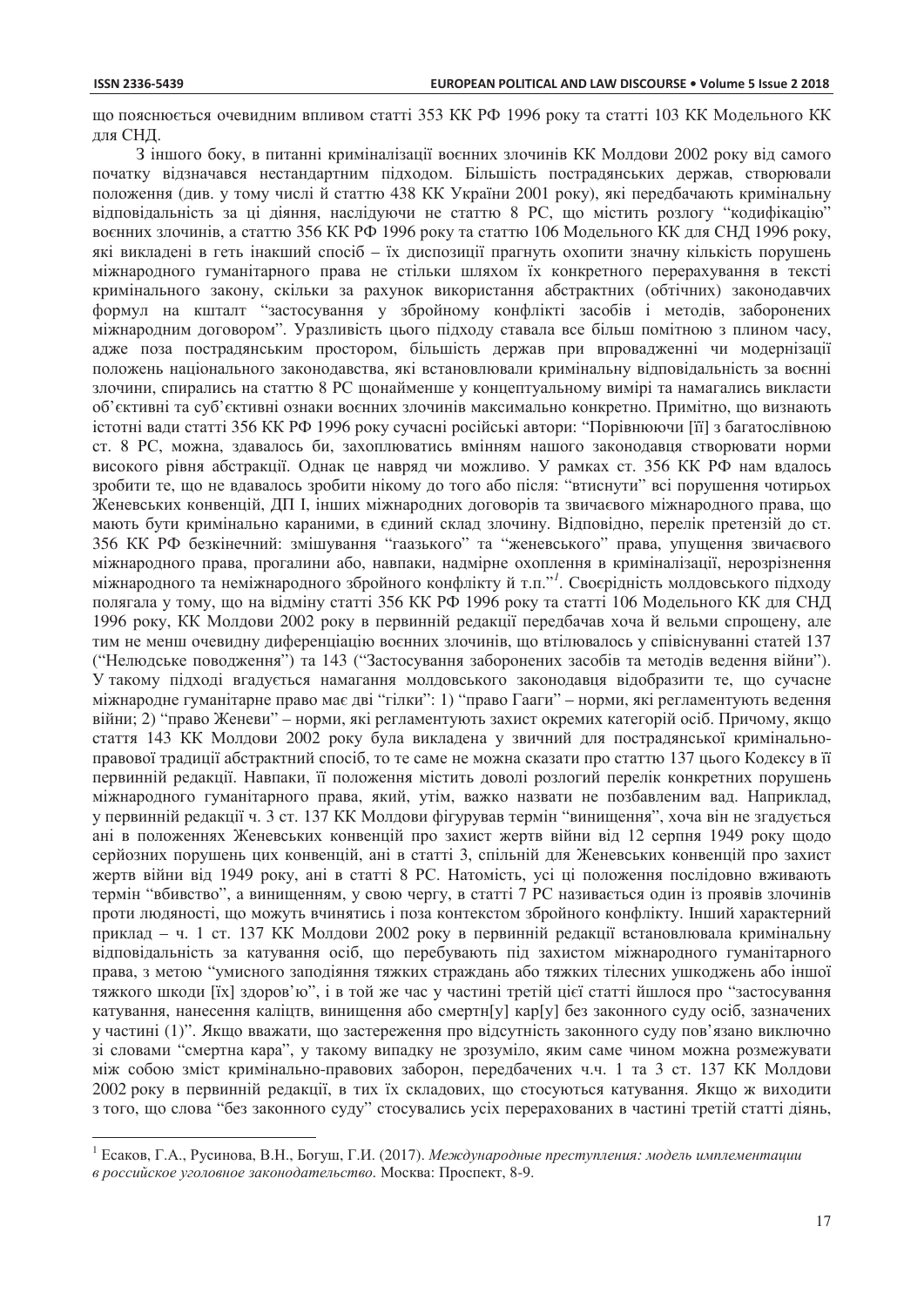тобто й катування, це створює враження про те, що за певних умов катування є прийнятною поведінкою стосовно осіб, які перебувають під захистом міжнародного гуманітарного права. Утім, хоча б зі згаданих вище положень Женевських конвенцій про захист жертв війни від 12 серпня 1949 року випливає абсолютно протилежний висновок. Отже, у який би із двох вказаних вище способів не тлумачилась первинна редакція ч. 3 ст. 137 КК Молдови, результат інтерпретації не дає чіткого уявлення про те, які ж саме діяння у розумінні цього положення належить вважати катуванням. На жаль, не змогла внести ясність у це питання й молдовська правова доктрина. Навпаки, як видається, її представники взагалі намагалась уникнути необхідності коментування ч. 3 ст. 137 КК Молдови 2002 року в первинній редакції<sup>1</sup>, усвідомлюючи проблемність цього положення.

Слід застерегти, що появу в КК Молдови 2002 року статті 137, яка очевидно вирізняється на фоні традиційного пострадянського підходу до встановлення кримінальної відповідальності за воєнні злочини, не можна пояснити виключно проактивністю молдовського законодавця, адже в даному випадку він учинив так, як чинили й законодавці більшості інших пострадянських держав, а саме – взяв за основу іноземний правовий досвід. Однак у випадку з первинною редакцією статті 137 КК Молдови 2002 року прикладом для наслідування стала стаття 358 КК Румунії 1968 року<sup>2</sup>, а не стаття 356 КК РФ 1996 року та стаття 106 Модельного КК для СНД 1996 року. При цьому не можна не відмітити, що при запозиченні цього положення не обійшлося без його модифікацій, які, на жаль, лише погіршили його зміст. Наприклад, стаття 358 КК Румунії 1968 року, на відміну від статті 137 КК Молдови 2002 року, встановлювала відповідальність за катування осіб, що перебувають піл захистом міжнаролного права, виключно на рівні своєї частини третьої, а в частині першій статті йшла мова про нелюдське поводження з особами, які перебувають під захистом міжнародного гуманітарного права. До того ж ч. 3 ст. 358 КК Румунії 1968 року було викладено у спосіб, який не допускав висновків про те, що за певних умов катування вказаних осіб не буде кримінально караним. Утім, заради справедливості варто відмітити, що зміст статті 358 КК Румунії 1968 року не був бездоганним рег ѕе. Наприклад, у ньому фігурує термін "винищення", що є неолнозначним в контексті вілповілальності за серйозні порушення міжнаролного гуманітарного права, і в той же час відсутній набагато звичніший для того самого контексту термін "вбивство".

Попри те, що можна прослідкувати очевидний "генетичний" зв'язок між статтею 137 КК Молдови 2002 року в первинній редакції й статтею 358 КК Румунії 1968 року, з одного боку, та статтею 143 КК Молдови 2002 року й статтею 356 КК РФ 1996 року та статтею 106 Модельного КК для СНД 1996 року, з іншого боку, в одному аспекті встановлення кримінальної відповідальності за воєнні злочини молдовський законодавець все ж виявився вельми оригінальним. Зокрема, стаття 138 КК Молдови 2002 року в первинній редакції встановлювала відповідальність за: 1) виконання наказу, що тягне вчинення злочину, передбаченого статтею 137 цього Кодексу; 2) віддання начальником наказу про вчинення вказаного злочину; 3) невиконання або неналежне виконання обов'язків із запобігання вчиненню підлеглими того самого злочину. Утім, викликає серйозні сумніви доцільність такого законодавчого рішення. З цілим рядом застережень можна виправдати самостійну криміналізацію третього із вказаних діянь – у такий спосіб законодавець Молдови дуже фрагментарно "доместикував" у національне кримінальне право інститут командної відповідальності<sup>3</sup>, відобразивши не всі його "гілки", зокрема – у ч. 3 ст. 138 КК Молдови 2002 року було проігноровано відповідальність військового командира за неприпинення воєнних злочинів та невжиття заходів для їх переслідування. Однак вкрай важко знайти раціональне поясненню окремій криміналізації першого та другого діянь. Складається враження, що це рішення ґрунтується на некоректному тлумаченні положень міжнародного права. Зокрема, положення Женевських конвенцій про захист жертв війни від 12 серпня 1949 року, які встановлюють зобов'язання в сфері забезпечення відповідальності за серйозні порушення цих конвенцій, говорять про те, що державиучасниці мають вжити заходів для встановлення кримінальної відповідальності осіб, що вчиняють серйозні порушення чи віддають наказ про такі дії. Утім, це зобов'язання залишає на розсуд держав вибір техніко-юридичного способу його реалізації, не вимагаючи натомість формулювання

 $^1$  Див., наприклад, Бужор, В., Гуцуляк, В., Спыну, И. (2010). *Уголовный кодекс Республики Молдова*:

комментарий. Кишинэу: Institutul de Științe Penale *și* Criminologie Aplicată, 359.<br><sup>2</sup> Codul Penal 1968 (Parlamentul). <http://legislatie.just.ro/Public/DetaliiDocument/38070> (2018, лютий, 14).<br><sup>3</sup> На момент прийняття орієнтирів) щодо змісту цього інституту за міжнародним правом була та залишається стаття 28 РС.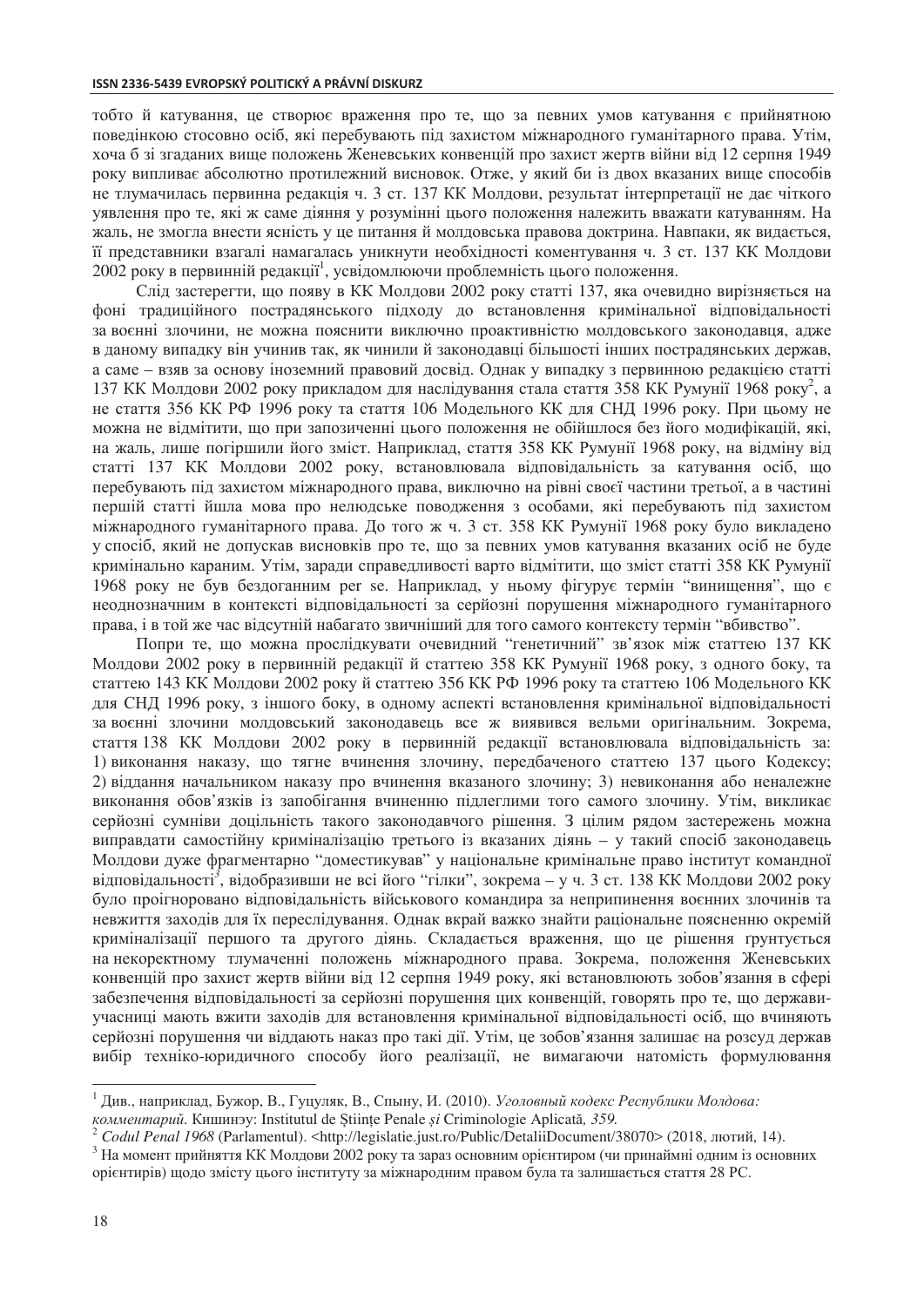$\overline{a}$ 

національного кримінального закону у спосіб, який був передбачений в первинних редакціях ч.ч. 1, 2 ст. 137 КК Молдови 2002 року. Таким чином, у даному випадку не існувало міжнародноправового зобов'язання, яке б спонукало до створення положень, що за своїм змістом є спеціальними по відношенню до положень, передбачених главою IV Загальної частини КК Молдови 2002 року ("Співучасть").

Насамкінець сліл вілмітити, що в певному аспекті криміналізації воєнних злочинів первинна релакція КК Моллови 2002 року виявивсь навіть більш консервативною, аніж тралиційні "маяки" пострадянської кримінально-правової законотворчості - КК РФ та Модельний КК для СНД. Зокрема, статті 389-392 КК Молдови 2002 року майже дослівно відтворювали положення статей 267-270 КК Молдови 1961 року (див. вище про проблемність їх змісту з точки зору міжнародного права), хоча ані КК РФ, ані Модельний КК для СНД подібних положень не передбачали, що виглядає цілком логічним, адже у зв'язку із впровадженням більш-менш прямих національноправових аналогів заборон воєнних злочинів за міжнародним правом втрачає сенс прихована (опосерелкована) криміналізація таких ліянь як військових злочинів.

Реформа 2013 року: наближення кримінального законодавства Молдови до міжнародного права в питанні відповідальності за серйозні порушення міжнародного гуманітарного права. Молдова підписала РС ще 8 вересня 2000 року, але ратифікація договору відбулась лише 12 жовтня 2010 року. Хоча Статут прямо не вимагає від держав-учасниць приведення національного кримінального законодавства у відповідність до його статей 6-8bis, влада Молдови, спираючись на досвід іноземних правових систем, все ж вирішила зробити це та в 2013 році ухвалила відповідні зміни до КК Молдови 2002 року<sup>1</sup>. Як відмічалось у Пояснювальній записці до відповідного законопроекту, необхідність таких змін обумовлена тим, що чинні на той момент положення КК Молдови 2002 року або лише частково відповідали положенням РС, або мали надто загальний характер, або були явно помилковими, що в сукупності могло б заважати здійсненню Молдовою власної юрисдикції щодо тих чи інших злочинів з огляду на закріплений у статті 17 РС принцип комплементарності. Інакше кажучи, влада Молдови розглядала вади національного кримінального законодавства як потенційну загрозу визнання Молдови неспроможною здійснювати кримінальне переслідування *core crimes*, що автоматично активувало б юрисдикцію МКС. З одного боку це вело б до негативних для Молдови наслідків на зовнішньополітичній арені, а з іншого – навряд чи відповідало б інтересам правосуддя, оскільки міжнародна судова установа a priori перебуває в більш складному становищі з точки зору здатності ефективно та швидко відправляти правосуддя, аніж національні суди. Окрім того, Пояснювальна записка містить згадку про ще одну причину, через яку КК Молдови 2002 року потребував істотних змін, а саме – необхідність виконання міжнародних зобов'язань щодо належного переслідування основних злочинів, які випливають для Молдови з низки міжнародних договорів. У випадку з воєнними злочинами акцентувалась увага на зобов'язаннях, які випливають перш за все з Женевських конвенціях про захист жертв війни від 12 серпня 1949 року та Додаткових протоколах до них від 8 червня 1977 року<sup>2</sup>. Зокрема, у Пояснювальній записці таким чином пояснювалось, чому чинні на той момент положення кримінального законодавства Молдова щодо відповідальності за воєнні злочини не можна було вважати достатніми з точки зору необхідності виконання міжнародно-правових зобов'язань: "Республіка Молдова, ратифікувавши Женевські Конвенції та Додаткові Протоколи до них, взяла на себе зобов'язання вживати всіх законодавчих заходів для встановлення кримінальних санкцій, що могли б застосовуватись щодо осіб, які вчинили або наказали вчинити будь-який із тяжких злочинів, передбачених Конвенціями. Таким чином, для ефективного виконання зобов'язань недостатньо всього лише зібрати повністю всі воєнні злочини в одну статтю, а

 $^1$  Закон о внесении изменений и дополнений в Уголовный кодекс Республики Молдова № 985-XV от 18 апреля  $2002$  *года* 2013 (Парламент Республики Молдова). <http://lex.justice.md/ru/347974/> (2018, лютий, 14).

 $2$  Protocol Additional to the Geneva Conventions of 12 August 1949, and relating to the protection of victims of international armed conflicts (Protocol I) (adopted 08 June 1977, entered into force 7 December 1978) 1125 U.N.T.S. 3 <https://treaties.un.org/doc/Publication/UNTS/Volume%201125/volume-1125-I-17512-English.pdf> (2018, лютий, 14); Protocol Additional to the Geneva Conventions of 12 August 1949 and relating to the protection of victims of non-international armed conflicts (Protocol II) (adopted 08 June 1977, entered into force 7 December 1978) 1125 U.N.T.S. 609 <https://treaties.un.org/doc/Publication/UNTS/Volume%201125/volume-1125-I-17513-English.pdf>  $(2018, \text{лютий}, 14)$ .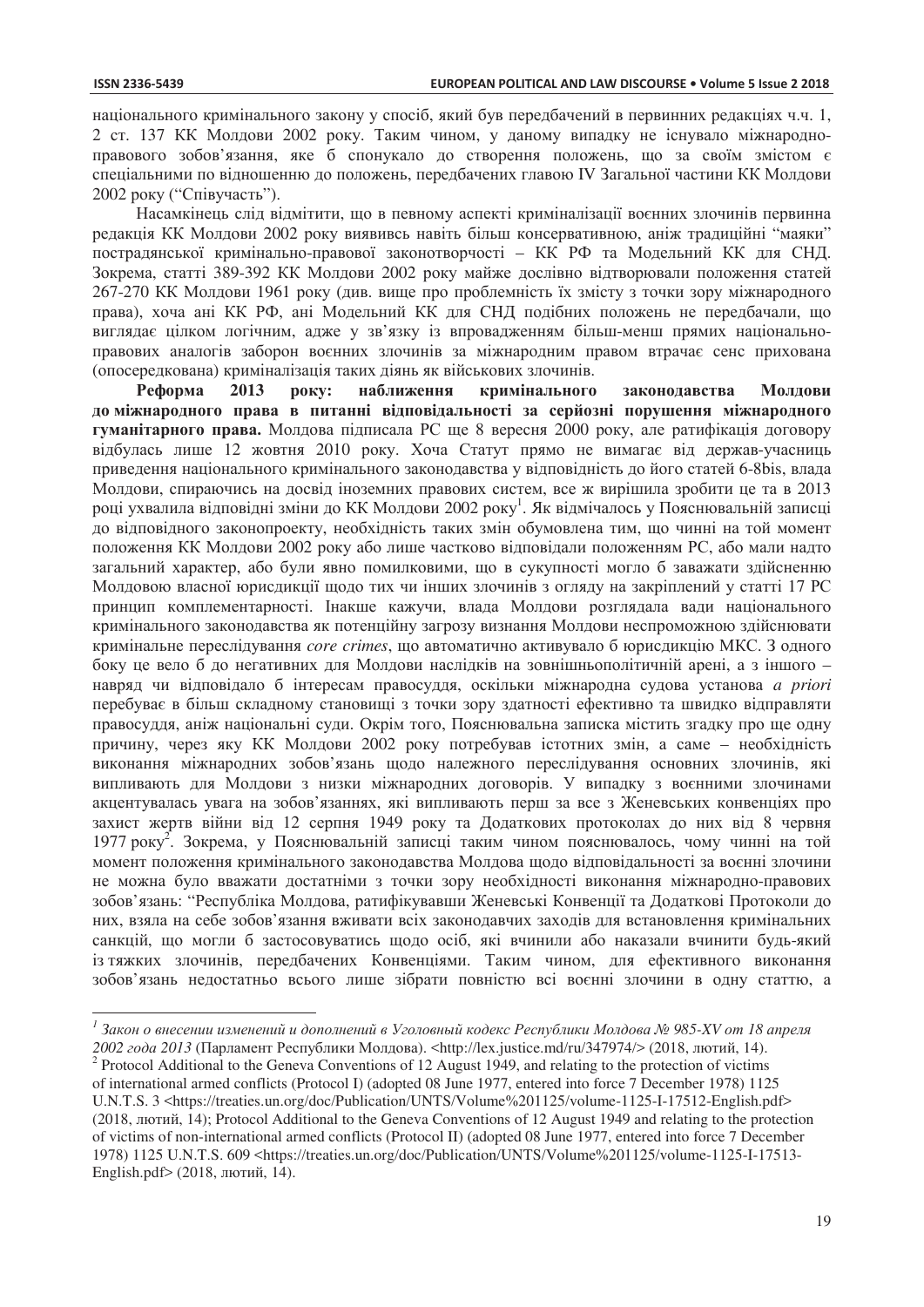необхідно окремо індивідуалізувати кожне з них. Це б відповідало також вимогам принципу зрозумілості юридичних норм"<sup>1</sup>.

Варто віддати належне молдовській владі, яка, задекларувавши системні проблеми національного кримінального законодавства та поставивши перед собою вельми амбітну мету, не пішла шляхом мінімальних ("косметичних") вдосконалень КК Молдови 2002 року, а обрала раликальний варіант його молернізації в аспекті кримінальної вілповілальності за воєнні злочини. Перш за все це вилилось у запровадження значно більш розгалуженої системи видів воєнних злочинів за рахунок викладення статті 137 КК Молдови 2002 року в новій редакції та доповнення Кодексу новими статтями 137-1 – 137-4. Примітно, що при побудові "каталогу" воєнних злочинів молдовський законодавець, як і багато європейських держав, вирішив не спиратись на текст статті 8 РС, в якому воєнні злочини "каталогізовані" ("кодифіковані", систематизовані) за типом порушення міжнародного гуманітарного права та типом збройного конфлікту, а взяв за орієнтир правові блага, на які посягають відповідні діяння. Зокрема, такий підхід був реалізований раніше в Кодексі злочинів проти міжнародного права (далі – КЗпМП) ФРН 2002 року. Порівняння положень цього Кодексу з новелами молдовського кримінального закону дає підстави говорити, що саме німецьке законодавство було основним "джерелом натхнення" для молдовської влади. Про це свідчить хоча б те, що перелік правових благ, за якими у КК Молдови 2002 року внаслідок реформи 2013 року "каталогізовано" воєнні злочини, загалом збігається з аналогічним переліком за КЗпМП ФРН 2002 року:

1) воєнні злочини проти *осіб*: стаття 137 КК Молдови 2002 року – § 8 КЗпМП ФРН 2002 року;

2) воєнні злочини проти власності та інших прав: стаття 137-1 КК Молдови 2002 року – § 9 КЗпМП ФРН 2002 року;

3) воєнні злочини, які полягають у застосуванні заборонених засобів ведення війни: стаття 137-2 КК Молдови – § 12 КЗпМП ФРН 2002 року;

4) воєнні злочини, які полягають у неправомірному використанні розпізнавальних емблем  $M$ *i* $\alpha$ <sup>2</sup>*wahimapho2o npaea:* стаття 137-3 КК Молдови – § 10 КЗпМП ФРН 2002 року;

5) воєнні злочини, які полягають у застосуванні заборонених методів ведення війни: стаття 137-4 КК Молдови – § 11 КЗпМП ФРН 2002 року.

Однак не можна не відмітити, що молдавський законодавець не вдався до банального "копіювання" німецького кримінального закону. В певних аспектах криміналізації воєнних злочинів підходи КК Молдови 2002 року та КЗпМП ФРН 2002 року різняться. Наприклад, за КЗпМП ФРН 2002 року діяння, які полягають у (а) завданні ударів по персоналу, об'єктах, матеріалах, підрозділах або транспортних засобах, задіяним у наданні гуманітарної допомоги або в місії з підтримання миру відповідно до Статуту Організації Об'єднаних Націй, поки вони мають право на захист, яку міжнародне гуманітарне право забезпечує цивільним особам або цивільним об'єктам, та (б) завданні ударів по будівлях, матеріалах, медичних установах і транспортних засобах, в тому числі по персоналу, які використовують розпізнавальні емблеми, встановлені Женевськими конвенціями від 12 серпня 1949 року, віднесені до воєнних злочинів щодо гуманітарний операцій та емблем (§ 10 Кодексу), а за КК Молдови 2002 року - до воєнних злочинів, які полягають у застосуванні заборонених методів війни (п.п. с та d ч. 3 ст. 137-4 Кодексу). Утім, в контексті усього масиву змін, що були внесені до КК Молдови 2002 року внаслідок реформи 2013 року, подібні відмінності не виглядають принциповими та не ставлять під сумнів зроблений вище висновок – вирішальний вплив на зазначену реформу справило саме німецьке кримінальне законодавство.

Орієнтуючись на КЗпМП ФРН 2002 року, при вдосконаленні національного законодавства молдовська влада запозичила й концептуальний підхід, відповідно до якого стаття 8 РС не може вважатись "висіченим у камені" еталоном, який вимагає безумовного наслідування. Зокрема, це положення встановлює доволі обмежену юрисдикцію МКС щодо воєнних злочинів, вчинених у контексті збройного конфлікту неміжнародного характеру. У той же час в звичаєвому міжнародному гуманітарному праві простежується тенденція до зближення правових режимів збройних конфліктів міжнародного та неміжнародного характеру, що не може не відображатись на

<sup>&</sup>lt;sup>1</sup> Пояснительная записка к проекту Закона о внесении изменений и дополнений в Уголовный кодекс Республики *Молдова 2013* (Правительство Республики Молдова). <http://www.parlament.md/LegislationDocument.aspx?Id= 9de597c3-9d22-4946-a3e1-dd04c54c7beb> (2018, лютий, 14).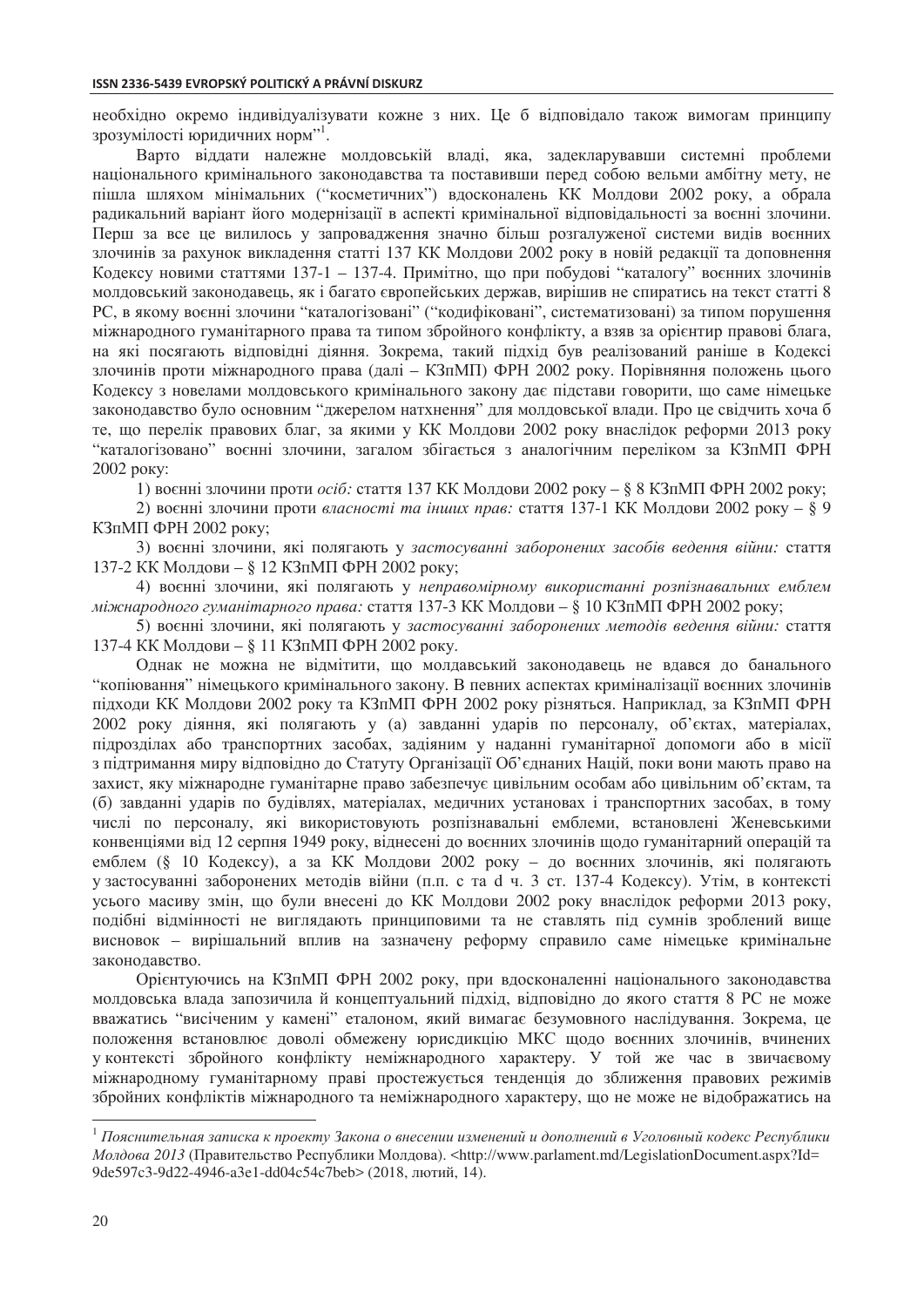криміналізації серйозних порушень міжнародного гуманітарного права. Саме на цій тенденції й грунтуються положення §§ 8-12 КЗпМП ФРН 2002 року, в яких контекстуальний елемент воєнних злочинів має один і той самий вигляд – "той, хто у зв'язку зі збройним конфліктом міжнародного або неміжнародного характеру [вчинить]". Як наслідок, § 11(3) КЗпМП ФРН 2002 року встановлює кримінальну відповідальність за заподіяння у контексті збройного конфлікту неміжнародного характеру, наприклад, масштабної, тривалої та серйозної шкоди навколишньому природному середовищу, яка буде явно надмірною у порівнянні з конкретною та безпосередньо очікуваною загальною військовою перевагою, хоча у статтях 8(с) та (е) РС, що "кодифікують" воєнні злочини, вчинені у зв'язку із неміжнародним збройним конфліктом, таке діяння не згадується. Однак, наслідуючи в питанні про "каталог" воєнних злочинів, вчинених в контексті збройного конфлікту неміжнародного характеру КЗпМП ФРН 2002 року (а не РС), молдовська влада і в даному випадку не обмежилась відтворенням тексту німецького кримінального закону. Понад те, видається, що в певному аспекті їй навіть вдалось викласти положення КК Молдови 2002 року у більш досконалий спосіб. Зокрема, ч. 1 ст. 137 цього Кодексу (в чинній редакції) передбачає відповідальність за низку воєнних злочинів проти особи, що можуть вчинятись виключно в рамках збройного конфлікту міжнародного характеру. Зміст цього положення обумовлений тим, що попри зближення правового регулювання збройних конфліктів міжнародного та неміжнародного характеру воно все ж *а priori* не може бути ідентичним. Наприклад, сучасне міжнародне гуманітарне право передбачає, що режим окупації може мати місце виключно в рамках збройного конфлікту міжнародного характеру. Таким чином, певні воєнні злочини (наприклад, переміщення державою-окупантом частини свого населення на окуповану територію) справді можуть вчинятись виключно в контексті цього типу збройного конфлікту, що й віддзеркалює ч. 1 ст. 137 КК Молдови 2002 року. Менш досконалим в цьому аспекті видається § 8 КЗпМП ФРН 2002 року, який текстуально не виокремлює специфічну групу воєнних злочинів проти особи, які можуть бути вчинені в контексті лише одного типу збройного конфлікту.

Врешті-решт важливо відмітити, що в рамках реформи 2013 року молдовський законодавець виключив з тексту КК Молдови 2002 року архаїчні статті 389-392 (див. про них вище). У контексті новел, які принесла з собою реформа, подальше існування цих положень втрачало сенс.

Недоліки реформи 2013 року: неповна та надмірна криміналізація діянь. Віддаючи належне зусиллям молдовської влади, все ж не можна залишити поза увагою те, що їй не вдалося досягти абсолютної узгодженості з міжнародним правом в питанні кримінальної відповідальності за воєнні злочини. Зокрема, це втілюється в проблемах "недо-" та "надкриміналізації" воєнних злочинів у порівнянні з міжнародним правом.

Найбільш яскравим прикладом неповної криміналізації є ч. 5 ст. 137-3 КК Молдови 2002 року, яка встановлює відповідальність за "віроломне вбивство однієї або декількох осіб, передбачених пунктом с) статті 127-1, вчинене в рамках міжнародного або неміжнародного збройного конфлікту". Ключовими ознаками цього складу злочину є віроломний характер позбавлення особи чи кількох осіб життя та спеціальний статус потерпілого, а саме – їх належність до числа осіб, що мають статус *hors de combat* (п. с) статті 127-1 КК Молдови 2002 року), тобто "член[ів] збройних сил та комбатантів протилежної сторони, які склали зброю або за будь-якої причини не мають більше засобів захисту і не знаходяться під владою протилежної сторони". Проблемність ч. 5 ст. 137-3 КК Молдови 2002 року полягає в тому, що відповідно до статей  $8(2)(b)(xi)$  та  $(2)(e)(ix)$  PC, з одного боку, та статті 8(2)(b)(vi) PC, з іншого боку, віроломне позбавлення життя особи, що належить до протилежної сторони конфлікту, та позбавлення життя особи, що перебуває в стані hors de combat, є двома різними воєнними злочинами, оскільки в основі кожного із них знаходяться різні серйозні порушення міжнародного гуманітарного права. На це вказує хоча б зміст віроломства відповідно до статті 37(1) Додаткового протоколу до Женевських конвенцій від 12 серпня 1949 р., що стосується захисту жертв міжнародних збройних конфлікті, від 8 червня 1977 р.:

"Заборонено вбивати, завдавати поранення або брати в полон противника, вдаючись до віроломства. Віроломством вважаються дії, спрямовані на те, щоб викликати довіру противника і примусити його повірити, що він має право на захист і зобов'язаний налати такий захист згілно з нормами міжнародного права, застосовуваного в період збройних конфліктів, з метою обману такої ловіри. Приклалами такого віроломства є лії:

а) симулювання наміру вести переговори під прапором перемир'я або симулювання капітуляції;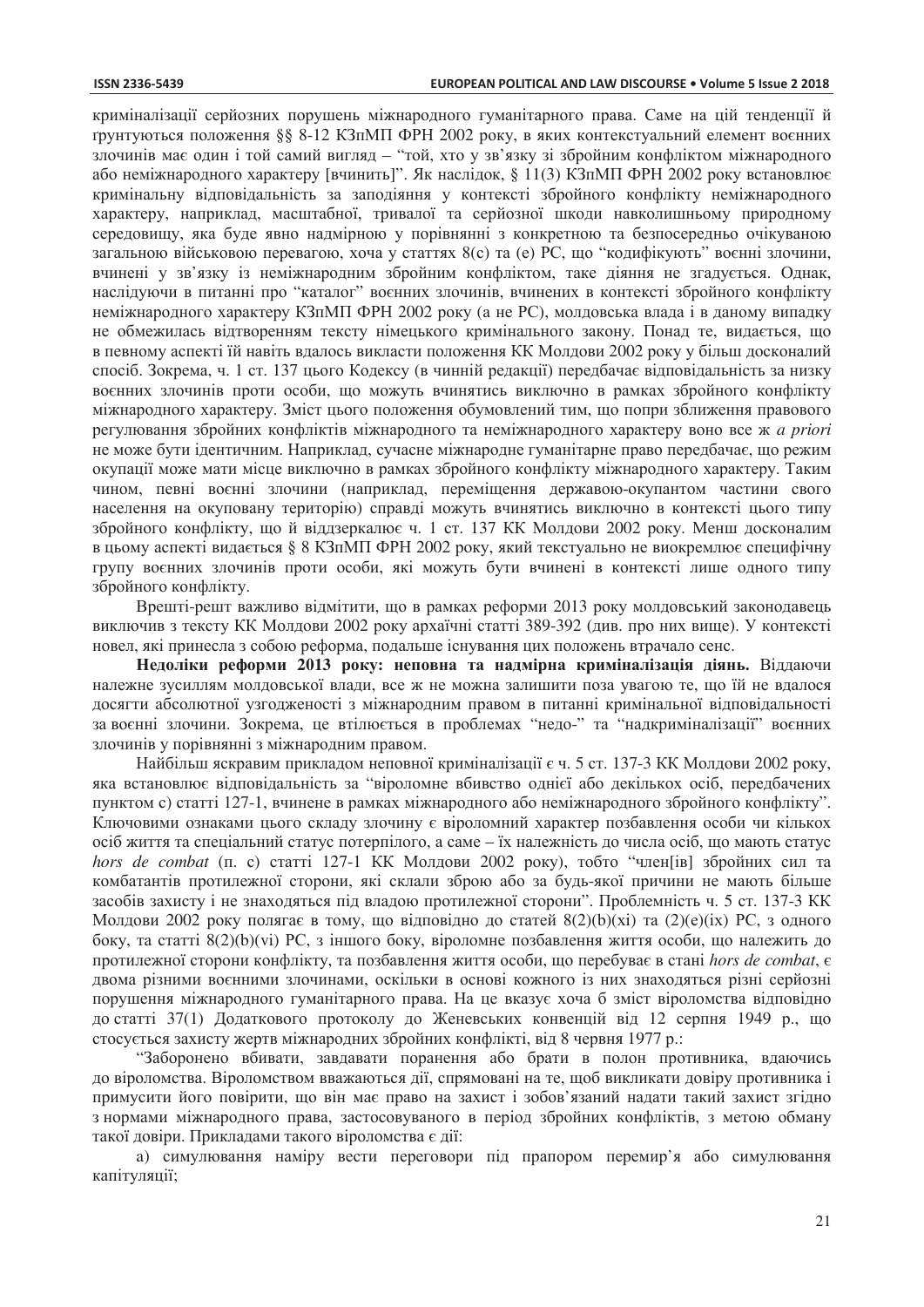b) симулювання виходу із строю внаслідок поранення або хвороби;

с) симулювання володіння статусом цивільної особи або некомбатанта; і

d) симулювання володіння статусом, що надає захист, шляхом використання знаків, емблем або форменого одягу Організації Об'єднаних Націй, нейтральних держав, які не є сторонами, що перебувають у конфлікті".

Iншими словами зміст віроломства прямо не пов'язаний з перебуванням потерпілого в стані *hors de combat*. Понал те, очевилно, що для позбавлення життя потерпілого, який перебуває в такому стані, взагалі немає сенсу вдаватись до віроломства.

Таким чином, молдовський законодавець з малозрозумілих причин "схрестив" у тексті ч. 5 ст. 137-3 КК Молдови 2002 року ознаки двох різних серйозних порушень міжнародного гуманітарного права, створивши тим самим малопридатний для застосування склад-"гібрид". Ситуація виглядає тим більш дивною, враховуючи, що ч. 1 ст. 137-3 КК Молдови 2002 року прямо та чітко розмежовує поранення особи, яка має статус *hors de combat*, та віроломне поранення.

Прикладом надмірної криміналізації порушень міжнародного гуманітарного права є п. а) ч. 1 ст. 137-1 КК Молдови 2002 року, який встановлює відповідальність за "вчинення проти однієї або декількох осіб, що охороняються міжнародним гуманітарним правом, в рамках міжнародного чи неміжнародного збройного конфлікту... зґвалтування, обернення в сексуальне рабство, примушення до проституції, незаконне позбавлення свободи будь-якої вагітної жінки, яка стала вагітною у примусовому порядку, з метою зміни етичного складу будь-якого населення, примусової стерилізації або будь-яких інших видів сексуального насильства". На відміну від статей 8(2)(b)(xxii) та (2)(e)(vi) PC, вказане вище положення молдовського законодавства не містить вказівки на якісний критерій "інших видів сексуального насильства". Зокрема, не вимагається, щоб вони досягали рівня серйозного порушення міжнародного гуманітарного права. Це упущення є принциповим, оскільки далеко не всі порушення міжнародного гуманітарного права визнаються воєнними злочинами. "Лише ті порушення [міжнародного гуманітарного права], які були спеціально "криміналізовані", тобто за вчинення яких звичаєве або договірне міжнародне право встановлює індивідуальну кримінальну відповідальність, можуть кваліфікуватись як воєнні злочини" Підтвердженням цієї тези є, наприклад, те, що Женевські конвенції про захист жертв війни від 12 серпня 1949 року вимагають від держав-учасниць "приймати будь-які законодавчі акти, необхідні для встановлення ефективних кримінальних покарань для осіб, які вчиняють або віддають накази вчиняти будь-які із серйозних порушень цієї Конвенції", або те, що стаття 8 РС називає воєнними злочинами виключно: 1) серйозні порушення Женевських конвенцій від 12 серпня 1949 року (стаття 8(2)(а) Статуту); 2) інші серйозні порушення законів і звичаїв, що застосовуються в міжнародних збройних конфліктах (стаття 8(2)(b) Статуту); 3) серйозні порушення статті 3, спільної для чотирьох Женевських конвенцій від 12 серпня 1949 року (статті 8(2)(c) Статуту); 4) інші серйозні порушення законів і звичаїв, що застосовуються у збройних конфліктах неміжнародного характеру (стаття  $8(2)$ (е) Статуту).

Висновки. Модернізація положень кримінального законодавства Молдови щодо відповідальності за воєнні злочини, яка відбулась в 2013 року, є непересічним кроком молдовської влади, адже їй вдалося якісно вдосконалити вказані положення, максимально узгодивши їх з положеннями міжнародного кримінального права, та сміливо змінити вектор розвитку цього аспекту національного кримінального права. Зміст статей 137-137-4 КК Молдови 2002 року наближений до найбільш прогресивних європейських практик "доместикації" міжнародного кримінального права й вже нічим не нагадає консервативний та спрощений пострадянський підхід.

Для України молдовський досвід є вагомим аргументом у можливій дискусії про те, чи вимагає ефективне співробітництво України з МКС внесення змін до кримінального законодавства. Мотиви реформи 2013 року, задекларовані молдовською владою, як видається, є абсолютно релевантними й в даному випадку навіть попри те, що Україна поки не ратифікувала РС, а лише визнала юрисдикцію МКС. І у випадку ратифікації Статуту, і у випадку визнання юрисдикції МКС, механізм комплементарності, передбачений статтю 17 РС, працює однаково, а отже - недоліки кримінального законодавства України можуть негативно відобразитись на співпраці з МКС. Понад

<sup>&</sup>lt;sup>1</sup> Ambos, K., Triffterer, O. (2016). Rome Statute of the International Criminal Court: A Commentary. *3d ed.* Beck/Hart, 305.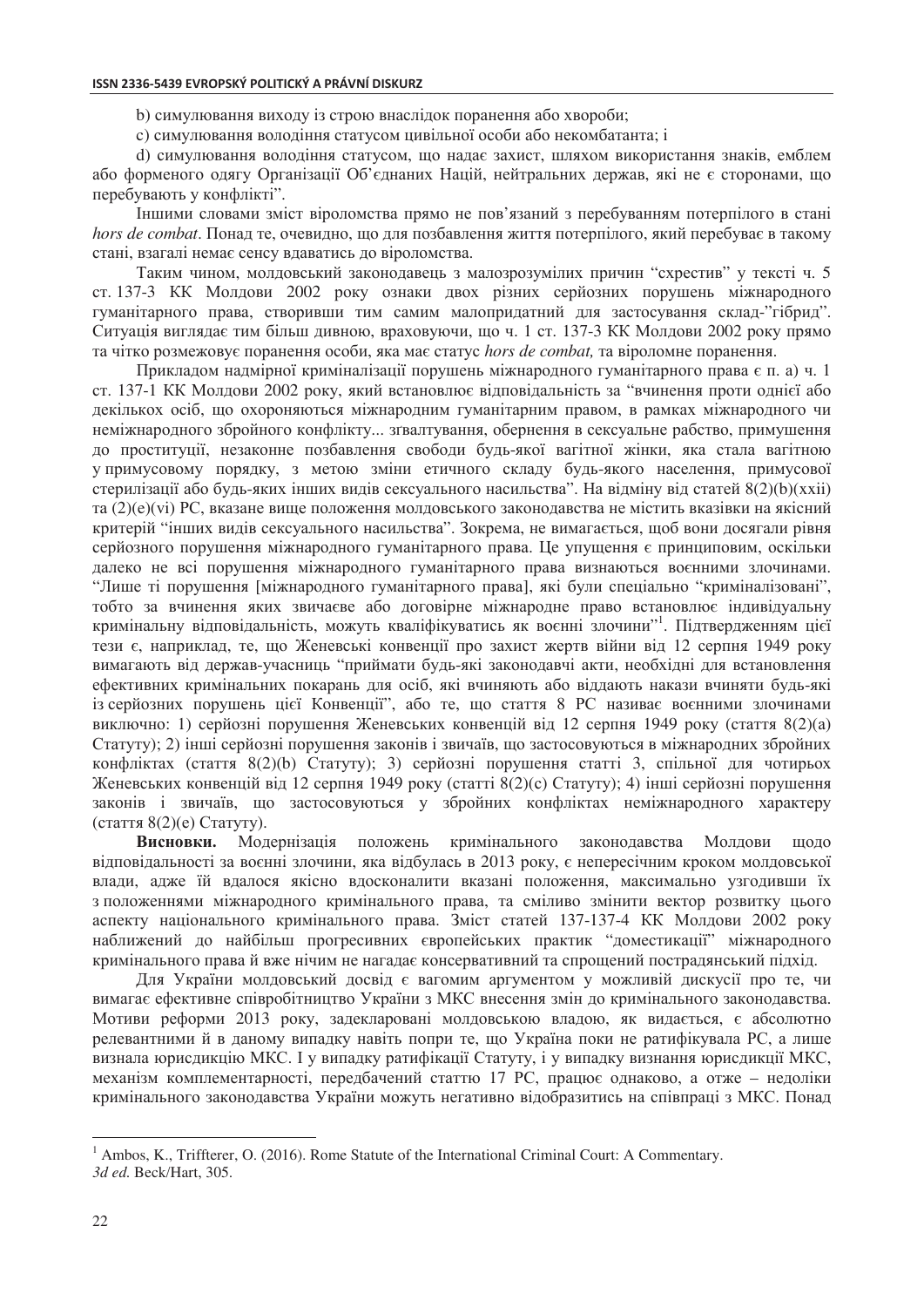те, ці недоліки позначаються негативним чином на українській судовій практиці в справах про воєнні злочини, яка вже починає зароджуватись $^{\rm l}$ .

Окрім того, реформа 2013 року є ілюстрацією того, що якими б міцними не були національні традиції кримінального права, це не означає необхідності сліпого та інерційного слідування їм або неможливість відступу від них на користь більш прогресивних зразків правотворчості. На даний момент кримінальне законолавство України в питанні вілповілальності за воєнні злочини з олного боку втілює в собі усі вади традиційного пострадянського підходу до цього питання, а з іншого – є навіть ще більш проблемним через збереження архаїчних по своїй суті статей 432-434 КК України 2001 року, які лише вводять в оману "адресатів" кримінального закону. Наприклад, навряд чи зможуть розрізнити "погане поводження", про яке йдеться в статті 434 КК України 2001 року, та "жорстоке поводження", про яке говорить стаття 438 цього Кодексу, навіть ті, хто укладали його текст.

Врешті-решт молдовський досвід є цінним для України і з точки зору можливих ризиків, які несе за собою кардинальна зміна підходу до криміналізації воєнних злочинів на національному рівні. Конкретизація положень кримінального закону, що описують серйозні порушення міжнародного гуманітарного права, вимагає виваженого та відповідального підходу до формулювання їх тексту. Чим менше цей процес супроводжуватиметься невиправдано вільним трактуванням правил міжнародного права (як у випадках з п. а) ч. 1 ст. 137-1 та ч. 5 ст. 137-3 КК Молдови 2002 року), тим більш ймовірно, що його мета (запобігання надмірному задіянню механізму комплементарності МКС в аспекті відповідальності за воєнні злочини) та над-мета (максимальна узгодженість національного та міжнародного кримінального і гуманітарного права) будуть досягнуті.

#### **References:**

- 1. *Association Agreement between the European Union and its Member States, of the one part, and Ukraine, of the other part* (adopted 27 June 2014, entered into force 01 September 2017) <http://eurlex.europa.eu/ legalcontent/EN/TXT/?uri=uriserv:OJ.L\_.2014.161.01.0003.01.ENG> (2018, February, 14).
- 2. *Rome Statute of the International Criminal Court* (adopted 17 July 1998, entered into force 01 July 2002) <https://www.icc-cpi.int/resource-library/Documents/RS-Eng.pdf> (2018, February, 14).
- 3. *Act to Introduce the Code of Crimes against International Law 2002* (Bundestag) <https://www.mpicc.de/ files/pdf1/vstgbleng2.pdf> (2018, February, 14).
- 4. *Crimes Against Humanity and War Crimes Act 2000* (Senate and House of Commons of Canada) <http://laws-lois.justice.gc.ca/PDF/C-45.9.pdf> (2018, February, 14).
- 5. *International Crimes Act 2003* (Raad van State, Staten-Generaal) <https://documents.law.yale.edu/sites/default/ files/netherlands - international crimes act english .pdf> (2018, February, 14).
- 6. Kuchevska, S.P. (2009). *Problemy garmonizaciyi zakonodavstva Ukrayiny pro kryminalnu vidpovidalnist ta Statutu Mizhnarodnogo kryminalnogo sudu: dys...kand. yuryd. nauk* [The issues of harmonization of Ukrainian legislation on criminal responsibility and the Statute of the International Criminal Court: thesis for PhD degree in Law]. Lviv. [in Ukrainian].
- 7. Mokhonchuk, S.M. (2014). *Kryminalno-pravova ohorona myru ta bezpeky lyudstva: avtoref. dys.... d-ra yuryd. nauk* [The Criminal and Legal Protection of Peace and Security of Mankind: thesis for ScD degree in Law]. Kharkiv. [in Ukrainian].
- 8. UNGA Res 68/262 (27 March 2014) UN Doc A/RES/68/262. <http://www.un.org/en/ga/search/ view\_doc.asp?symbol=A/RES/68/262> (2018, February, 14).
- 9. UNGA Res 71/205 (19 December 2016) UN Doc A/RES71/205. <http://www.un.org/en/ga/search/ view\_doc.asp?symbol=A/RES/71/205> (2018, February, 14).
- 10. *Ugolovnyj kodeks 1961* [Criminal Code 1961] (*Parliament of rhe Republic of Moldova*). <http://lex.justice.md/ index.php?action=view&view=doc&lang=2&id=314072> (2018, February, 14). [in Russian].
- 11.*Kryminalnyj kodeks Ukrayiny 1960* [The Criminal Code of Ukraine] (The Verkhovna Rada of Ukraine). <http://zakon2.rada.gov.ua/laws/show/2002-05> (2018, February, 14). [in Ukrainian].
- 12. *Geneva Convention for the Amelioration of the Condition of the Wounded and Sick in Armed Forces in the Field* (adopted 12 August 1949, entered into force 21 October 1950) 75 U.N.T.S. 31 <https://treaties.un.org/doc/ Publication/UNTS/Volume%2075/volume-75-I-970-English.pdf> (2018, February, 14).
- 13. *Geneva Convention for the Amelioration of the Condition of the Wounded, Sick and Shipwrecked Members of the Armed Forces at Sea* (adopted 12 August 1949, entered into force 21 October 1950) 75 U.N.T.S. 85

 $1\overline{I}$ Див. детальніше Задоя, К. (2017). Кримінальна відповідальність за воєнні злочини, вчинені на території Донбасу. *Юридичний вісник України*, 33, 12-13; 34, 12-13; 35, 11.